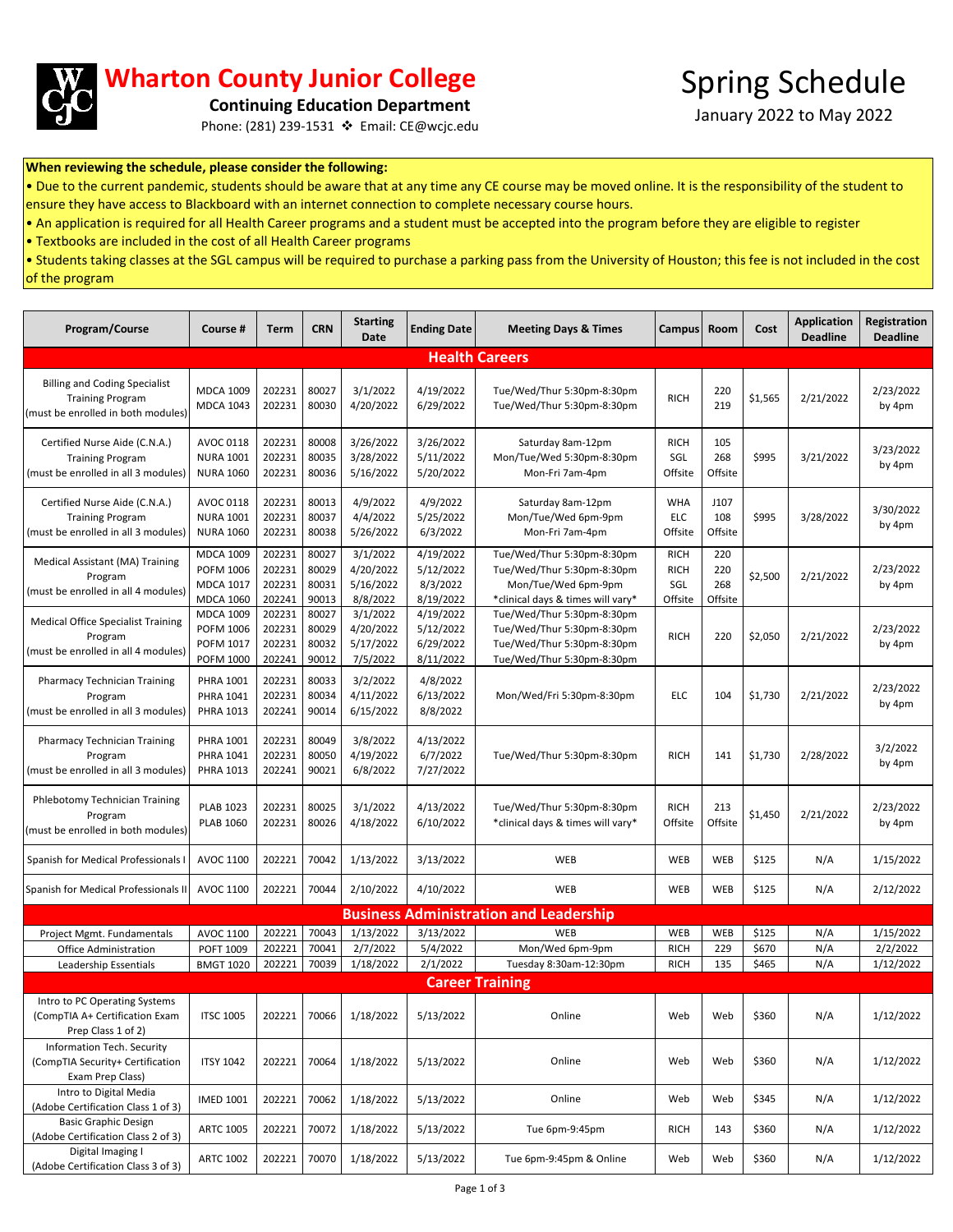| Program/Course                                                                         | Course #                             | Term             | <b>CRN</b>               | <b>Starting</b><br>Date | <b>Ending Date</b>                               | <b>Meeting Days &amp; Times</b>                | <b>Campus</b>              | Room       | Cost               | <b>Application</b><br><b>Deadline</b> | Registration<br><b>Deadline</b> |
|----------------------------------------------------------------------------------------|--------------------------------------|------------------|--------------------------|-------------------------|--------------------------------------------------|------------------------------------------------|----------------------------|------------|--------------------|---------------------------------------|---------------------------------|
| Substitute Teacher                                                                     | <b>EDTC 1002</b>                     | 202221           | 70037                    | 2/22/2022               | 3/3/2022                                         | Tue/Thur 5:30pm-8:30pm                         | <b>RICH</b>                | 203        | \$100              | N/A                                   | 2/17/2022                       |
| Substitute Teacher                                                                     | <b>EDTC 1002</b>                     | 202231           | 80047                    | 5/2/2022                | 5/11/2022                                        | Mon/Wed 5:30pm-8:30pm                          | <b>RICH</b>                | 203        | \$100              | N/A                                   | 4/27/2022                       |
| <b>Leisure &amp; Fitness</b>                                                           |                                      |                  |                          |                         |                                                  |                                                |                            |            |                    |                                       |                                 |
| Adulting 101                                                                           | AVOC 1008                            | 202221           | 70040                    | 1/10/2022               | 1/31/2022                                        | Mon/Wed 6pm-8pm                                | <b>RICH</b>                | 228        | \$130              | N/A                                   | 1/5/2022                        |
| <b>Basic Computers</b>                                                                 | AVOC 1006                            | 202221           | 70038                    | 1/11/2022               | 1/27/2022                                        | Tue/Thur 6pm-8pm                               | <b>RICH</b>                | 141        | \$125              | N/A                                   | 1/6/2022                        |
| <b>Basic Computers</b>                                                                 | AVOC 1006                            | 202231           | 80048                    | 4/4/2022                | 4/20/2022                                        | Mon/Wed 6pm-8pm                                | <b>RICH</b>                | 141        | \$125              | N/A                                   | 3/30/2022                       |
| Strength & Fitness                                                                     | <b>AVOC 7140</b>                     | 202221           | 70051                    | 1/11/2022               | 2/1/2022                                         | Tuesday 11am-11:45am                           | <b>WHA</b>                 | Gym        | \$25               | N/A                                   | 1/6/2022                        |
| Strength & Fitness                                                                     | <b>AVOC 7140</b>                     | 202221           | 70052                    | 1/11/2022               | 2/1/2022                                         | Tuesday 12pm-12:45pm                           | <b>WHA</b>                 | Gym        | \$25               | N/A                                   | 1/6/2022                        |
| Strength & Fitness                                                                     | <b>AVOC 7140</b>                     | 202221           | 70049                    | 2/8/2022                | 3/12/2022                                        | Tuesday 11am-11:45am                           | <b>WHA</b>                 | Gym        | \$25               | N/A                                   | 2/3/2022                        |
| Strength & Fitness                                                                     | <b>AVOC 7140</b>                     | 202221           | 70050                    | 2/8/2022                | 3/12/2022                                        | Tuesday 12pm-12:45pm                           | <b>WHA</b>                 | Gym        | \$25               | N/A                                   | 2/3/2022                        |
| Strength & Fitness                                                                     | AVOC 7140                            | 202231           | 80057                    | 3/22/2022               | 4/19/2022                                        | Tuesday 11am-11:45am                           | <b>WHA</b>                 | Gym        | \$25               | N/A                                   | 3/21/2022                       |
| Strength & Fitness                                                                     | AVOC 7140                            | 202231           | 80058                    | 3/22/2022               | 4/19/2022                                        | Tuesday 12pm-12:45pm                           | <b>WHA</b>                 | Gym        | \$25               | N/A                                   | 3/21/2022                       |
| Strength & Fitness                                                                     | <b>AVOC 7140</b>                     | 202231           | 80055                    | 4/26/2022               | 5/17/2022                                        | Tuesday 11am-11:45am                           | <b>WHA</b>                 | Gym        | \$25               | N/A                                   | 4/21/2022                       |
| Strength & Fitness                                                                     | <b>AVOC 7140</b>                     | 202231           | 80056                    | 4/26/2022               | 5/17/2022                                        | Tuesday 12pm-12:45pm                           | <b>WHA</b>                 | Gym        | \$25               | N/A                                   | 4/21/2022                       |
| Yoga                                                                                   | <b>AVOC 7059</b>                     | 202221           | 70047                    | 1/13/2022               | 2/3/2022                                         | Thursday 11am-11:45am                          | <b>WHA</b>                 | Gym        | \$25               | N/A                                   | 1/10/2022                       |
| Yoga                                                                                   | <b>AVOC 7059</b>                     | 202221           | 70048                    | 1/13/2022               | 2/3/2022                                         | Thursday 12pm-12:45pm                          | <b>WHA</b>                 | Gym        | \$25               | N/A                                   | 1/10/2022                       |
| Yoga                                                                                   | <b>AVOC 7059</b><br><b>AVOC 7059</b> | 202221           | 70045                    | 2/10/2022               | 3/3/2022                                         | Thursday 11am-11:45am                          | <b>WHA</b>                 | Gym        | \$25               | N/A                                   | 2/7/2022                        |
| Yoga                                                                                   |                                      | 202221<br>202231 | 70046<br>80053           | 2/10/2022<br>3/24/2022  | 3/3/2022                                         | Thursday 12pm-12:45pm                          | <b>WHA</b><br><b>WHA</b>   | Gym        | \$25<br>\$25       | N/A<br>N/A                            | 2/7/2022<br>3/21/2022           |
| Yoga                                                                                   | <b>AVOC 7059</b><br><b>AVOC 7059</b> | 202231           | 80054                    | 3/24/2022               | 4/21/2022<br>4/21/2022                           | Thursday 11am-11:45am<br>Thursday 12pm-12:45pm | <b>WHA</b>                 | Gym<br>Gym | \$25               | N/A                                   | 3/21/2022                       |
| Yoga<br>Yoga                                                                           | <b>AVOC 7059</b>                     | 202231           | 80051                    | 4/28/2022               | 5/19/2022                                        | Thursday 11am-11:45am                          | <b>WHA</b>                 | Gym        | \$25               | N/A                                   | 4/25/2022                       |
| Yoga                                                                                   | AVOC 7059                            | 202231           | 80052                    | 4/28/2022               | 5/19/2022                                        | Thursday 12pm-12:45pm                          | <b>WHA</b>                 | Gym        | \$25               | N/A                                   | 4/25/2022                       |
|                                                                                        |                                      |                  |                          |                         |                                                  | <b>Family Fun Activties</b>                    |                            |            |                    |                                       |                                 |
|                                                                                        |                                      |                  |                          |                         |                                                  |                                                |                            |            |                    |                                       |                                 |
| Yoga & Strength/Fitness                                                                | AVOC 1105                            | 202221           | 70053                    | 2/19/2022               | 2/19/2022                                        | Saturday 10am - 12pm                           | <b>WHA</b>                 | Gym        | \$30               | N/A                                   | 2/16/2022                       |
| Sewing 101                                                                             | <b>AVOC 1105</b>                     | 202221           | 70073                    | 2/26/2022               | 2/26/2022                                        | Saturday 10am - 12pm                           | <b>RICH</b>                | 101        | \$30               | N/A                                   | 2/23/2022                       |
| Painting with Parent                                                                   | AVOC 1105                            | 202231<br>202231 | 80061<br>80059           | 3/26/2022               | 3/26/2022                                        | Saturday 10am - 12pm                           | <b>RICH</b><br><b>RICH</b> | 101<br>101 | \$30<br>\$30       | N/A                                   | 3/23/2022                       |
| Simply Sweet Spring Edition                                                            | AVOC 1105<br>AVOC 1105               | 202231           | 80060                    | 4/9/2022<br>4/23/2022   | 4/9/2022<br>4/23/2022                            | Saturday 10am - 12pm                           | <b>WHA</b>                 | LaD 113    | \$30               | N/A<br>N/A                            | 4/3/2022<br>4/20/2022           |
| Kids' Safety & CPR                                                                     |                                      |                  |                          |                         |                                                  | Saturday 10am - 12pm                           |                            |            |                    |                                       |                                 |
|                                                                                        |                                      |                  |                          |                         |                                                  | <b>Online Short Courses</b>                    |                            |            |                    |                                       |                                 |
| Intro to Stock Options                                                                 | AVOC 1100                            | 202221           | 70025                    | 1/12/2022               | 3/12/2022                                        | WEB                                            | WEB                        | WEB        | \$125              | N/A                                   | 1/14/2022                       |
| <b>Business and Marketing Writing</b>                                                  | AVOC 1100                            | 202221           | 70026<br>70027           | 1/12/2022               | 3/12/2022                                        | <b>WEB</b><br><b>WEB</b>                       | WEB<br><b>WEB</b>          | WEB<br>WEB | \$125<br>\$125     | N/A                                   | 1/14/2022                       |
| Mastery of Business Fund<br>Creating a Successful Business Plan                        | AVOC 1100<br>AVOC 1100               | 202221<br>202221 | 70028                    | 1/12/2022<br>2/9/2022   | 3/12/2022<br>4/9/2022                            | <b>WEB</b>                                     | WEB                        | WEB        | \$125              | N/A<br>N/A                            | 1/14/2022<br>2/11/2022          |
| <b>Nonprofit Fundraising Essentials</b>                                                | AVOC 1100                            | 202221           | 70029                    | 2/9/2022                | 4/9/2022                                         | WEB                                            | <b>WEB</b>                 | WEB        | \$125              | N/A                                   | 2/11/2022                       |
| Beginning Writer's Workshop                                                            | AVOC 1100                            | 202221           | 70030                    | 2/9/2022                | 4/9/2022                                         | WEB                                            | WEB                        | WEB        | \$115              | N/A                                   | 2/11/2022                       |
| Intro to the Medical Laboratory                                                        | AVOC 1100                            | 202231           | 80016                    | 3/16/2022               | 5/16/2022                                        | <b>WEB</b>                                     | WEB                        | WEB        | \$115              | N/A                                   | 3/11/2022                       |
| <b>Purchasing Fundamentals</b>                                                         | AVOC 1100                            | 202231           | 80017                    | 3/16/2022               | 5/16/2022                                        | <b>WEB</b>                                     | <b>WEB</b>                 | WEB        | \$125              | N/A                                   | 3/11/2022                       |
| Introduction to Criminal Law                                                           | AVOC 1100                            | 202231           | 80018                    | 3/16/2022               | 5/16/2022                                        | <b>WEB</b>                                     | WEB                        | WEB        | \$125              | N/A                                   | 3/11/2022                       |
| Introduction to Networking                                                             | AVOC 1100                            | 202231           | 80019                    | 4/13/2022               | 6/13/2022                                        | WEB                                            | WEB                        | WEB        | \$125              | N/A                                   | 4/13/2022                       |
| <b>Fundamentals of Technical Writing</b>                                               | AVOC 1100                            | 202231           | 80020                    | 4/13/2022               | 6/13/2022                                        | WEB                                            | <b>WEB</b>                 | WEB        | \$125              | N/A                                   | 4/13/2022                       |
| C++ for the Absolute Beginner                                                          | AVOC 1100                            | 202231           | 80021                    | 4/13/2022               | 6/13/2022                                        | <b>WEB</b>                                     | WEB                        | WEB        | \$125              | N/A                                   | 4/13/2022                       |
| Grammar Refresher                                                                      | AVOC 1100                            | 202231           | 80022                    | 5/18/2022               | 7/15/2022                                        | WEB                                            | WEB                        | WEB        | \$125              | N/A                                   | 5/20/2022                       |
| <b>Employment Law Fundamentals</b>                                                     | AVOC 1100                            | 202231           | 80023                    | 5/18/2022               | 7/15/2022                                        | <b>WEB</b>                                     | WEB                        | WEB        | \$125              | N/A                                   | 5/20/2022                       |
| Intro to Programming                                                                   | AVOC 1100                            | 202231           | 80024                    | 5/18/2022               | 7/15/2022                                        | <b>WEB</b>                                     | <b>WEB</b>                 | WEB        | \$125              | N/A                                   | 5/20/2022                       |
|                                                                                        |                                      |                  |                          |                         |                                                  | <b>Online Career Training Programs</b>         |                            |            |                    |                                       |                                 |
| <b>Activity Director</b>                                                               | AVOC 1104                            | TBD              | <b>TBD</b>               |                         | Choose your Start Date                           | WEB                                            | WEB                        | WEB        | \$895              | N/A                                   | N/A                             |
| <b>Marketing Design Certificate</b>                                                    | AVOC 1104                            | TBD              | <b>TBD</b>               |                         | Choose your Start Date                           | WEB                                            | WEB                        | WEB        | \$3,295            | N/A                                   | N/A                             |
| <b>Optician Certification Training</b>                                                 | AVOC 1104                            | TBD              | <b>TBD</b>               |                         | Choose your Start Date<br>Choose your Start Date | WEB                                            | WEB                        | WEB        | \$1,895            | N/A                                   | N/A                             |
| <b>Business Operations Specialist</b><br><b>Adverstising &amp; Outreach Specialist</b> | AVOC 1104<br>AVOC 1104               | TBD<br>TBD       | <b>TBD</b><br><b>TBD</b> |                         | Choose your Start Date                           | WEB<br>WEB                                     | WEB<br>WEB                 | WEB<br>WEB | \$1,995<br>\$1,295 | N/A<br>N/A                            | N/A<br>N/A                      |
| Certified Pharmaceutical Sales Rep                                                     | AVOC 1104                            | TBD              | <b>TBD</b>               |                         | Choose your Start Date                           | WEB                                            | WEB                        | WEB        | \$2,195            | N/A                                   | N/A                             |
| <b>Certified Information Systems</b>                                                   |                                      |                  |                          |                         |                                                  |                                                |                            |            |                    |                                       |                                 |
| Auditor                                                                                | AVOC 1104                            | TBD              | <b>TBD</b>               |                         | Choose your Start Date                           | WEB                                            | WEB                        | WEB        | \$1,395            | N/A                                   | N/A                             |
| Certified Wedding Planner                                                              | AVOC 1104                            | TBD              | <b>TBD</b>               |                         | Choose your Start Date                           | WEB                                            | WEB                        | WEB        | \$1,695            | N/A                                   | N/A                             |
| <b>Digital Court Reporter</b>                                                          | AVOC 1104                            | TBD              | TBD                      |                         | Choose your Start Date                           | WEB                                            | <b>WEB</b>                 | WEB        | \$995              | N/A                                   | N/A                             |
|                                                                                        |                                      |                  |                          |                         |                                                  | <b>Public Safety</b>                           |                            |            |                    |                                       |                                 |
| Basic Life Support (BLS)                                                               | AVOC 0118                            | 202221           | 70021                    | 1/15/2022               | 1/15/2022                                        | Saturday 8am-12pm                              | BAY                        | 125        | \$70               | N/A                                   | 1/12/2022                       |
| Basic Life Support (BLS)                                                               | AVOC 0118                            | 202221           | 70019                    | 1/29/2022               | 1/29/2022                                        | Saturday 8am-12pm                              | <b>RICH</b>                | 105        | \$70               | N/A                                   | 1/26/2022                       |
| <b>Basic Life Support (BLS)</b>                                                        | AVOC 0118                            | 202221           | 70024                    | 2/19/2022               | 2/19/2022                                        | Saturday 8am-12pm                              | WHA                        | J107       | \$70               | N/A                                   | 2/16/2022                       |
| Basic Life Support (BLS)                                                               | AVOC 0118                            | 202231           | 80005                    | 3/5/2022                | 3/5/2022                                         | Saturday 8am-12pm                              | BAY                        | 125        | \$70               | N/A                                   | 3/2/2022                        |
| <b>Basic Life Support (BLS)</b>                                                        | AVOC 0118                            | 202231           | 80008                    | 3/26/2022               | 3/26/2022                                        | Saturday 8am-12pm                              | <b>RICH</b>                | 105        | \$70               | N/A                                   | 3/23/2022                       |
| <b>Basic Life Support (BLS)</b>                                                        | AVOC 0118                            | 202231           | 80013                    | 4/9/2022                | 4/9/2022                                         | Saturday 8am-12pm                              | <b>WHA</b>                 | J107       | \$70               | N/A                                   | 4/6/2022                        |
| Basic Life Support (BLS)                                                               | AVOC 0118                            | 202231           | 80007                    | 5/7/2022                | 5/7/2022                                         | Saturday 8am-12pm                              | BAY                        | 125        | \$70               | N/A                                   | 5/4/2022                        |
| <b>Basic Life Support (BLS)</b>                                                        | AVOC 0118                            | 202231           | 80011                    | 5/21/2022               | 5/21/2022                                        | Saturday 8am-12pm                              | <b>RICH</b>                | 105        | \$70               | N/A                                   | 5/18/2022                       |
|                                                                                        |                                      |                  |                          |                         |                                                  |                                                |                            |            |                    |                                       | 3/10/2022                       |
| Emergency Care Attendant (ECA)                                                         | <b>EMSP 1005</b>                     | 202231           | 80063                    | 3/25/2022               | 5/6/2022                                         | Friday 6pm-10pm/Saturday 8am-5pm               | <b>WHA</b>                 | J149       | \$785              | 3/10/2022                             | by 4pm                          |
| <b>Emergency Medical Technician</b>                                                    | EMSP 1001                            | 202221           | 70054                    | 1/18/2022               | 5/13/2022                                        | Mon/Wed/Thur 6pm-10pm                          | BAY                        | 125        | \$860              | 1/11/2022                             | 1/11/2022                       |
| (EMT)                                                                                  | <b>EMSP 1060</b>                     | 202221           | 70055                    | TBD                     | TBD                                              | TBD                                            | TBD                        | TBD        |                    |                                       | by 4pm                          |